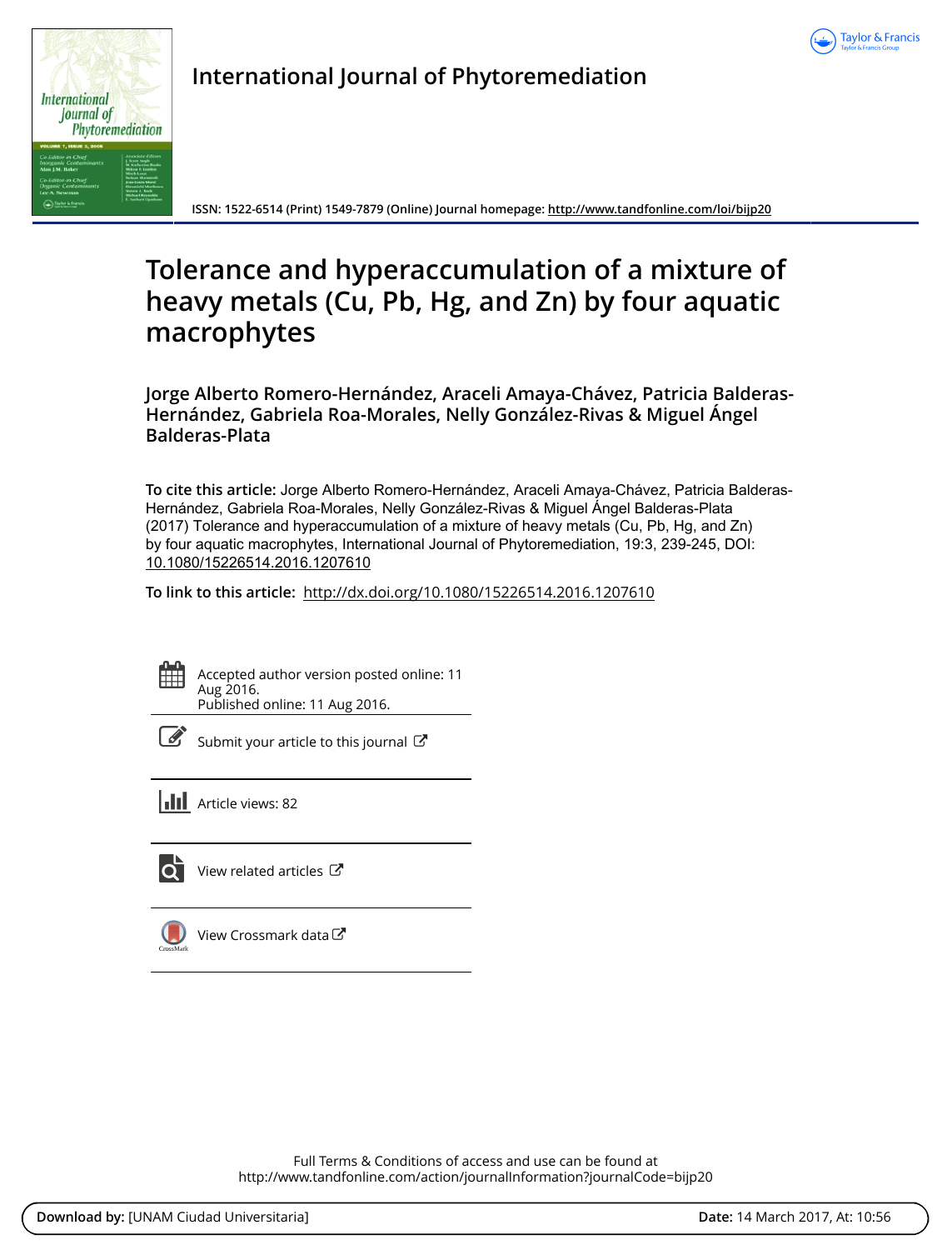## Tolerance and hyperaccumulation of a mixture of heavy metals (Cu, Pb, Hg, and Zn) by four aquatic macrophytes

Jorge Alberto Romero-Hernández<sup>[a](#page-1-0)</sup>, Araceli Amaya-Chávez<sup>a</sup>, Patricia Balderas-Hernández<sup>b</sup>, Gabriela Roa-Morales<sup>b</sup> , Nelly González-Rivas<sup>b</sup>, and Miguel Ángel Balderas-Plata<sup>[c](#page-1-1)</sup>

<span id="page-1-1"></span><span id="page-1-0"></span><sup>a</sup>Departamento de Farmacia, Facultad de Química, Universidad Autónoma del Estado de México, Toluca, Estado de México, México; <sup>b</sup>Centro Conjunto de Investigación en Química Sustentable, Universidad Autónoma del Estado de México, Toluca, Estado de México, México; <sup>c</sup>Facultad de Geografía, Universidad Autónoma del Estado de México, Toluca, Estado de México, México

#### ABSTRACT

In the present investigation, four macrophytes, namely Typha latifolia (L.), Lemna minor (L.), Eichhornia crassipes (Mart.) Solms-Laubach, and Myriophyllum aquaticum (Vell.) Verdc, were evaluated for their heavy metal (Cu, Pb, Hg, and Zn) hyperaccumulation potential under laboratory conditions. Tolerance analyses were performed for 7 days of exposure at five different treatments of the metals mixture ( $Cu$ <sup>+2</sup> ,  $Hg^{+2}$ ,  $Pb^{+2}$ , and Zn<sup>+2</sup>). The production of chlorophyll and carotenoids was determined at the end of each treatment. L. minor revealed to be sensitive, because it did not survive in all the tested concentrations after 72 hours of exposure. E. crassipes and M. aquaticum displayed the highest tolerance to the metals mixture. For the most tolerant species of aquatic macrophytes, The removal kinetics of E. crassipes and M. aquaticum was carried out, using the following mixture of metals: Cu (0.5 mg/L) and Hg, Pb, and Zn 0.25 mg/L. The obtained results revealed that E. crassipes can remove 99.80% of Cu, 97.88% of Pb, 99.53% of Hg, and 94.37% of Zn. M. aquaticum withdraws 95.2% of Cu, 94.28% of Pb, 99.19% of Hg, and 91.91% of Zn. The obtained results suggest that these two species of macrophytes could be used for the phytoremediation of this mixture of heavy metals from the polluted water bodies.

## Introduction

Among the main water pollutants, heavy metals are dangerous because they are persistent and have the tendency to accumulate in sediments and in the tissues of living organisms. Metals such as Hg, Cd, Ni, Pb, Cu, Zn, and Cr are highly toxic either in its elemental form or as soluble. In addition, their presence in the atmosphere, soil, and water, even in trace, could cause serious health problems to animals and plants. (Jadia and Fulekar [2009](#page-6-0)). Heavy metals can form complexes with organic matter present in water and sediments, which increases their toxic effects on fish and crustaceans (Márquez et al. [2008](#page-6-1)). Also, it has been reported that through the trophic networks, the heavy metals tend to bioaccumulate and biomagnify (Rajeshkumar and Munuswamy [2011\)](#page-7-0). In areas with high anthropogenic pressure, it has been found that heavy metals such as Cd, Cu, Pb, Cr, Zn, and Ni, at levels that exceed the maximum permissible limits, could cause serious problems to the organisms (Ali et al. [2013\)](#page-6-2).

Concentrations of heavy metals in the environment increase with time, e.g., the Belgian and Dutch countrysides that cover an area of  $700 \text{ km}^2$  are diffusely contaminated with atmospheric deposition of Cd, Zn, and Pb (Meers et al. [2010\)](#page-6-3). In China, the overexploitation of mines has caused the destruction of 2,880,000 ha of land (Xia [2004](#page-7-1)). In Mexico, the National

Water Commission reported that based on the monitoring of chemical oxygen demand in 2006, 17.6% of water had acceptable quality, 11.3% of water was contaminated, and 5.4% of water was heavily contaminated. They also recognized that discharges from agriculture, deforestation, and poor waste management cause 70% of pollution in water bodies in the country (Comision Nacional del Agua [2007\)](#page-6-4).

Conventional techniques used to remove metals from wastewater include physicochemical methods such as precipitation, neutralization, ion exchange, filtration, reverse osmosis, electrochemical treatments, oxide/reduction, electrodialysis, activated carbon adsorption, and recovery by evaporation. Usually, these processes are effective in removing most of the metals from wastewater with concentrations from moderate to high. However, chemical processes produce a large amount of sludge, making the recovery of the metal difficult. Moreover, after the treatment of the effluent, the amounts of total dissolved solids are often unacceptably high. On the other hand, when these techniques are applied to highly diluted wastewater with metal ions at low concentrations, these methods are either inefficient or unprofitable. Also, these methods require highly skilled operational workers and have a lack of selectivity in the treat-ment process (Ali et al. [2013;](#page-6-2) Cañizares [2000](#page-6-5); Guangyu and Thiruvenkatachari [2003](#page-6-6); Guo et al. [2010\)](#page-6-7).

CONTACT Amaya-Chávez a aamayac@uaemex.mx **a Araceli Departamento de Farmacia**, Facultad de Química, Universidad Autónoma del Estado de México. Paseo Tollocan Intersección Paseo Colón, Residencial Colón, CP 50120, Toluca, Estado de México.

Color versions of one or more of the figures in the article can be found online at [www.tandfonline.com/bijp.](http://www.tandfonline.com/bijp) © 2017 Taylor & Francis Group, LLC

**KEYWORDS** 

mixture of heavy metals; bioaccumulation; macrophytes

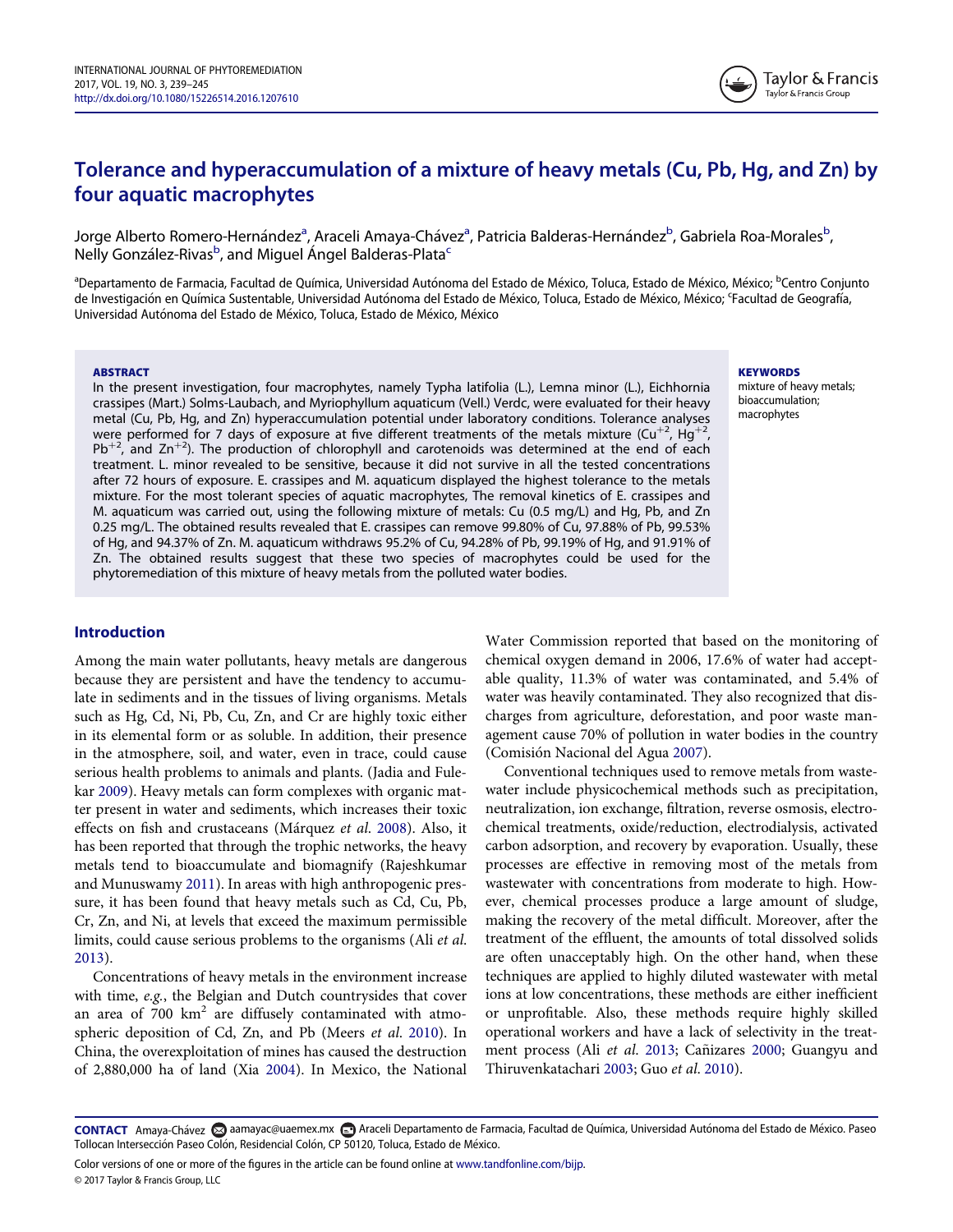The urgent need to clean the waste water and fresh water contaminated with metals, has led to the development of more friendly alternatives using organisms to prevent or restore the damage caused by anthropogenic actions that contaminate different water bodies. In this regard, the bioremediation technologies that use both natural biological and genetically engineered systems to degrade, transform, or eliminate organic and inorganic hazardous substances in soil, water, and air have received increased importance in recent years. These technologies allow removing contaminant concentrations that are undetectable or are below the acceptable limits by the environmental regulations (Audet and Charest [2007](#page-6-8); De Olivera [2004\)](#page-6-9).

Within bioremediation, phytoremediation has been proposed as a promising, profitable, and environmentally friendly technology. In phytoremediation, the natural characteristics of plants or other species provided by genetic engineering are utilized to remove, transfer, stabilize, and degrade pollutants present in soil, sediment, and water, thereby cleaning up contaminated environments (Padmavathiamma and Li [2007\)](#page-7-2).

Hyperaccumulator macrophytes are herbaceous or woody plants that can tolerate and accumulate high concentrations of heavy metals without any visible symptoms of damage. For being considered as hyperaccumulators, the plants must have the ability to accumulate of 0.1% to 1.0% of the metals concentration to which are exposed, determined in dry tissue. Plants have internal mechanisms of tolerance to metal toxicity, which makes them useful to humans as a tool in the new technologies of phytoremediation (Llugany et al. [2007\)](#page-6-10).

Aquatic plants absorb elements through the roots and/or shoots; some species show a differential behavior in their ability to accumulate metals in the roots, stems, and leaves (Kumar et al. [2008](#page-6-11)). Studies in macrophytes of the genera Eichhornia, Typha, and Myriophyllum, showed accumulation of Cu and Zn in the root, whereas Pb was translocated to the leaves (Fawzy et al. [2012\)](#page-6-12). Moreover, Arenas and collaborators [\(2011\)](#page-6-13) determined that the macrophyte Lemna minor presented a mercury removal efficiency of 30% based on an initial concentration of 0.13 mg  $L^{-1}$  in 22 days of treatment. The aim of this study was to analyze the tolerance and hyperaccumulation of a mixture of metal ions  $(Cu^{+2}, Pb^{+2},$  $Hg^{+2}$ , and  $Zn^{+2}$ ) by the aquatic macrophytes Typha latifolia, Lemna minor, Eichhornia crassipes, and Myriophyllum aquaticum to propose a system with selective bioaccumulation, enabling efficient bioremediation of polluted water bodies.

#### Materials and methods

## Biological material

<span id="page-2-0"></span>Macrophytes L. minor, T. latifolia, E. crassipes, and M. aquati*cum* were collected from the Ignacio Ramírez dam  $(19°27'4'N)$ 99°48′7″W), in the municipe of Almoloya de Juárez, in the State of México. Macrophytes were collected manually; plastic containers were used to keep a certain amount of water to transport the species to the laboratory.

#### Cultivation of macrophytes

The macrophyte samples were first washed with running tap water followed by distilled water to remove extraneous matter. After washing, the plants were poured in plastic containers for their acclimation and cultivation, using 20 L of deionized water and 1 mL  $L^{-1}$  of Murashige y Skoog (MS) nutritional médium (Mura-shige and Skoog [1962\)](#page-6-14). The temperature was maintained at 20  $\pm$  $2^{\circ}$ C and pH was maintained between 6.5 and 7, in natural periods of light/dark.

#### Determination of tolerance to mixture of heavy metals

The experiments were carried out using eight test systems under similar conditions in which the plants were cultivated, using 3.5-L plastic containers with 1 L of solution containing 1 mL  $L^{-1}$  of nutritional medium at pH of  $5.8 \pm 2$ , and the temperature was set to 20  $\pm$  2°C. The average biomass in each system was 76.78  $\pm$  5 g for E. crassipes,  $15.68 \pm 3$  g for M. aquaticum,  $75.0 \pm 2$  g for T. lati*folia*, and 2.0  $\pm$  0.2 g for *L. minor.* A mixture of Cu<sup>+2</sup> (CuSO<sub>4</sub> 5H<sub>2</sub>O), Pb<sup>+2</sup> (Pb (NO<sub>3</sub>)<sub>2</sub>), Hg<sup>+2</sup> (HgCl<sub>2</sub>), and Zn<sup>+2</sup> (ZnSO<sub>4</sub>)  $7H<sub>2</sub>O$ ) was added to the systems 1–6. The concentrations used in the experiments are presented in [Table 1.](#page-2-0) The experiments 7 and 8 were used as control: experiment 7, control without metal (WM) and experiment 8, control without macrophytes (WP). Each treatment was performed for 7 days, observing the plants every day and recovering the water lost to evaporation and transpiration. All the tests were carried out in triplicate.

## Determination of pigments

The production of carotenes and chlorophyll was used as an indicator of the health of plants. For a given exposed macrophyte, a sample of 0.344 g of biomass was taken, macerated with 5 mL of a 9:1 solution of ammonium nitrate and acetone at 80%, and refrigerated for 2 hours. Finally, 5 mL of 80% acetone was added to the sample. Then the sample was centrifuged at 3200 rpm for 20 minutes, and 2 mL of supernatant was taken and poured into 8 mL of 80% acetone. The solution mixture was analyzed for chlorophyll a (668 nm), chlorophyll b (640 nm), and carotenes pair (470 nm) in an UV/Vis GENESYS brand Model 10S Thermo spectrophotometer (EPA [1997\)](#page-6-15). By using Equations (1)–(3), the amounts of pigments were calculated:

mg/mL (chlorophyll a) = 
$$
(12.7^*
$$
 Abs663) -  $(2.69^*$  Abs 645)

$$
(1)
$$

$$
mg / mL (chlorophyll b) = (22.9 * Abs645) - (4.68 * Abs 663)
$$

$$
^{(2)}
$$

$$
\mu g / mL(carotenes) = (3.775 * Abs470) - (0.21 * chlorophyll b)
$$

$$
(\mathbf{3})
$$

Table 1. Concentrations (mg/L) of the mixtures of heavy metals at which the macrophytes were exposed.

|                                                                         |                             | Treatment (mg/L) |                   |    |                      |                       |
|-------------------------------------------------------------------------|-----------------------------|------------------|-------------------|----|----------------------|-----------------------|
| Metal                                                                   |                             |                  |                   |    |                      | 6                     |
| $\begin{array}{l} Cu^{2+} \\ Hg^{2+} \\ Pb^{2+} \\ Zn^{2+} \end{array}$ | 0.5<br>0.25<br>0.25<br>0.25 |                  | 2.5<br>2.5<br>2.5 | 10 | 20<br>10<br>10<br>10 | 100<br>50<br>50<br>50 |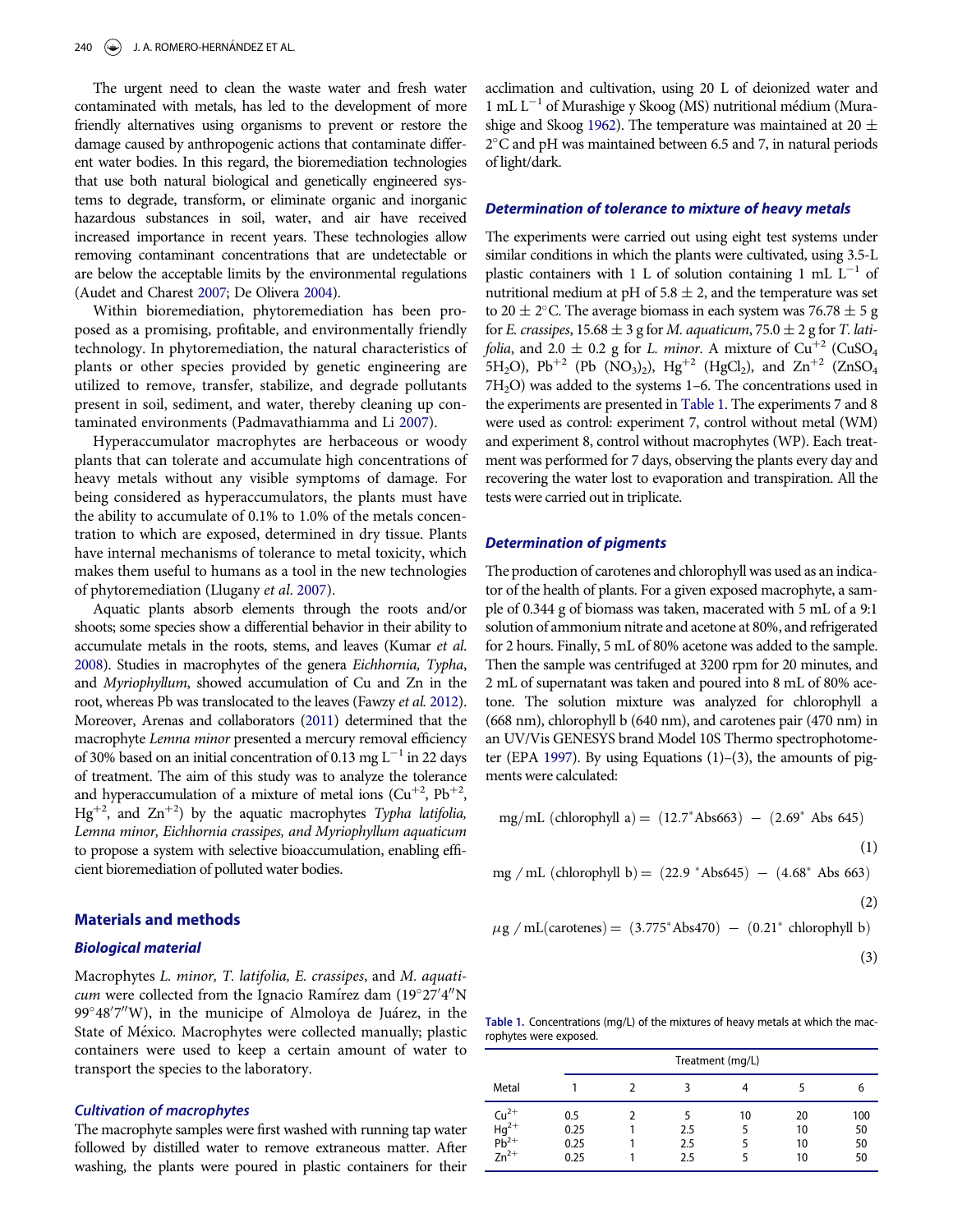For measuring the concentration at which each macrophyte was tolerant to the mixture of metals, a one-way analysis of variance (ANOVA) with 95% confidence level was performed, followed by a multiple range test of least significant difference (LSD).

## Kinetics of removal of heavy metals mixture

For the macrophytes most tolerant to the exposure to metals, the kinetics of removal of the mixture of four heavy metals was analyzed. The selected concentration for the experiments was an intermediate value between the lowest values at which the plants were tolerant (treatments 1 and 2 in [Table 1\)](#page-2-0). The experiments were performed under experimental conditions similar to those described for acclimation and tolerance.

The plants were exposed to concentrations of Cu—1.0 mg/L and Pb, Zn, and Hg—0.5 mg/L at different periods of time, 1, 3, 5, and 7 days of treatment, using one system as control. All the experiments were carried out in triplicate using 1 L of solution with the mixture of heavy metals, imposing a pH value between 5.8 and 6, under a temperature of  $21 \pm 2^{\circ}$ C in natural periods of light/dark. The used biomass was 39.96  $\pm$  0.15 g for *E. crassipes* and 21.89  $\pm$ 0.45 g for M. aquaticum. During the experiments, all the evaporated water was recovered, and the viability of the macrophytes was checked by bare eye.

## Quantification of heavy metals

In the days of the determination of the kinetics, samples of water were taken in plastic bottles, which were washed, treated with nitric acid at 5%, and rinsed with deionized water. The samples were acidified with nitric acid, and preserved in cooling for later determination of heavy metals by atomic absorption spectrophotometry. On the other hand, the plant parts were separated and oven-dried at  $65^{\circ}$ C for 2 weeks. The dried plants were then smashed and powdered by an electric mill, IKA model MF 10 BS1, at 3500 rpm. 0.5 g of each powdered sample was predigested using 10 mL of nitric acid, J. T. Baker, for 24 hours. The mixture was placed in a microwave oven, Mars model Mars Xpress, for its full digestion. The final solution was filtered and graduated to 25 mL with deionized water. The determination of each metal was carried out in an atomic absorption spectrophotometer, Thermo, model S Series. Hydrides generator Thermo VP100 model was used for the determination of mercury. Calibration curves were performed using standard atomic absorption samples HYCEL grade for each of the quantified heavy metals (Cu 1, 2, 3, and 4 mg/L; Zn 0.2, 0.4, 0.8, and 1 mg/L; Pb 0.2, 0.6, 0.8, and 1 mg/L; and Hg 3, 6, 15, 30, and 60  $\mu$ g/L).

## Calculation of bioconcentration and translocation factors

With the obtained data from the heavy metals determination, the bioconcentration factors (BCFs) were calculated using Equation  $(4)$  proposed by Olivares and Peña  $(2009)$  $(2009)$  $(2009)$ , in both the root and the aerial part of E. crassipes and M. aquaticum:

$$
BCF = C_{met} \text{in vegetal tissue} / C_{met} \text{from water} \qquad (4)
$$

Translocation factors (TFs) to the aerial part of the macrophytes were calculated according to Equation (5) proposed by Zhang et al. ([2006\)](#page-7-3) and Olivares and Peña ([2009\)](#page-6-16):

$$
TF = C_{\text{met}}\text{aerial part } / C_{\text{met}}\text{root} \tag{5}
$$

where  $C_{\text{met}}$  = metal concentration.

Values of BCFs and TFs show whether macrophytes are tolerant (BCF and TF of 0.1–1), accumulator (BCF>1 and TF>1), or hyperaccumulator, if in addition the concentrations of metals in the plant exceed 0.1% by weight of dry plant (Baker and Brooks [1989\)](#page-6-17).

#### Results and discussion

#### Determination of tolerance to the mixture of heavy metals

The concentration–response relation showed that for the highest concentrations [\(Table 1, treatment 6](#page-2-0)), macrophytes died after 24 hours of being exposed to the mixture of metals. In treatment 5, macrophytes survived until day 4, except L. minor that turned out to be the most sensitive species and no longer survived to any of the concentrations of metal mixture after 72 hours of exposure. For this reason, this species was excluded as a candidate in the treatment of the particular mixture of heavy metals studied in this work. However, some authors have found that L. minor is tolerant to high concentrations of heavy metals, e.g., Armendariz et al. ([2008\)](#page-6-2) reported that L. minor can tolerate up to 100 mg/L of  $Cu^{+2}$ . On the other hand, L. minor has demonstrated to be an alternative for removing concentrations of 0.13 mg/L of Hg from water in 22 days of treatment, with an efficiency of 30% (Arenas et al. [2011](#page-6-13)).

Basile et al. ([2012\)](#page-6-18) determined that L. minor can be subjected to treatment for 7 days in the presence of Zn  $10^{-4}$  M and can accumulate up to 58,800  $\mu$ g/g of metal in tissue; for Pb at the same concentration  $(10^{-4} \text{ M})$ , the plant can accumulate 22,533  $\mu$ g/g of metal in tissue. For this reason, this macrophyte was proposed as a good candidate for remediation of wastewater. Keith et al. [\(2007\)](#page-6-19) exposed L. minor to aqueous solutions of Cu 125, Cr 220, and As 205 mg/L in independent form and in mixtures. Their reported results showed that the plant can remove 60% of Cu, Cr, and As when they are mixed, but when Cu (60 mg/L) is the single species in solution the plant can remove up to 85% of Cu, in a period of 7 days. In the present work, the most probable reason why the macrophyte did not survive at lower concentration of heavy metals than those reported is because of the nature of the tested mixture, which can lead to synergism increasing its toxicity considerably.

T. latifolia was found to be tolerant only to the lowest tested concentration, since it presented significant differences with respect to the control plants, both in the production of chlorophyll (ANOVA  $p < 0.05$ ) and in the chlorophylls/carotenoids ratio (ANOVA  $p < 0.05$ ) starting in treatment 2. Some authors have shown that this plant is a good accumulator of heavy metals, e.g., when T. latifolia was exposed to water from a stream of the mining industry with concentrations of 23.60 and 0.309 mg/L of Zn and Cd, respectively, it was able to remove 70% of Zn and 90% of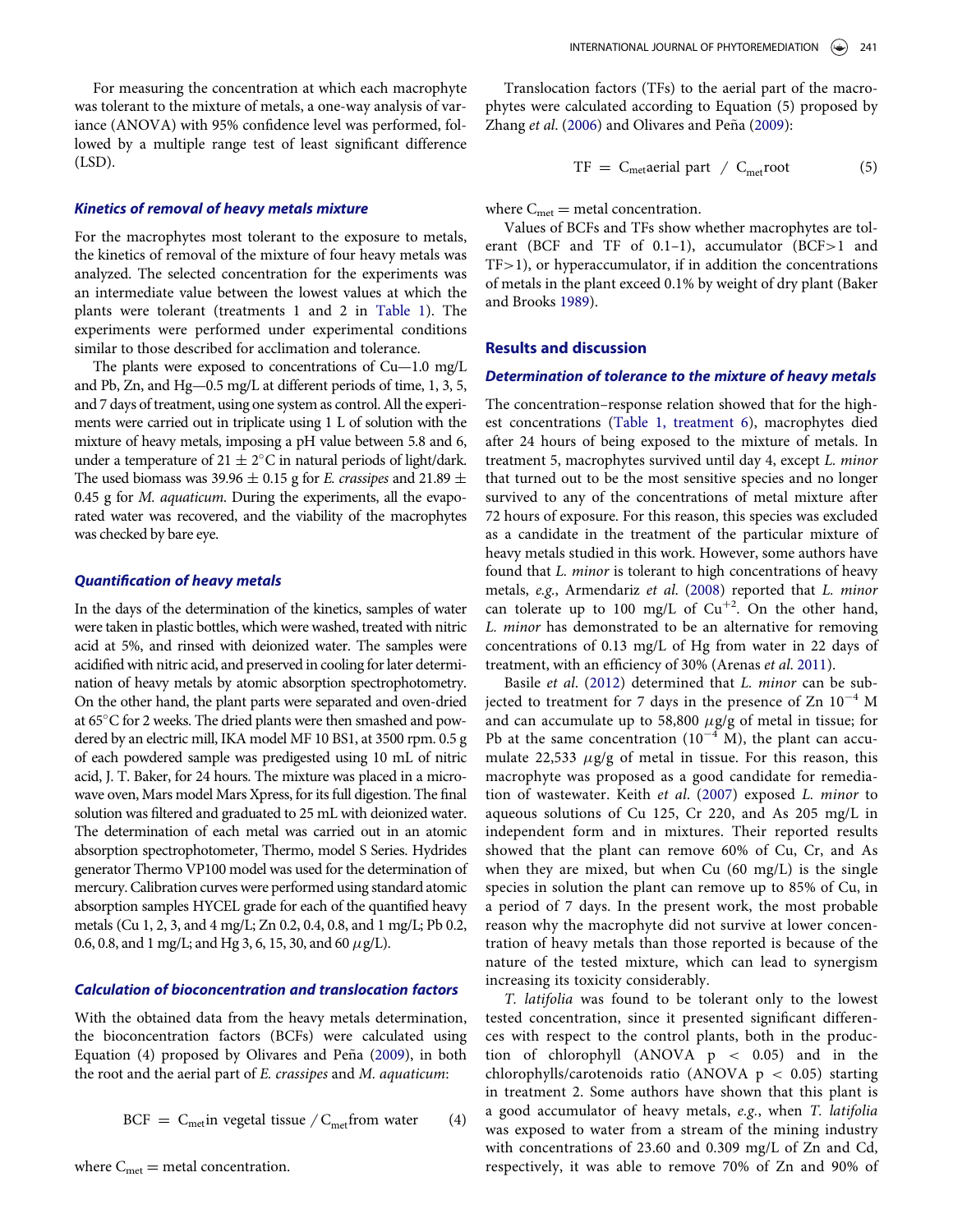<span id="page-4-0"></span>Cd after 7 days of treatment (Ruiz et al. [2010](#page-7-4)). Mays and Edwards ([2001\)](#page-6-20) showed that T. latifolia is an accumulator of Cd, Cu, Ni, and Zn, present in natural and artificial wetlands, where acidic water is poured from a mine.

E. crassipes showed no significant differences in the production of chlorophyll when exposed to four treatments with respect to the control experiment, but evidenced to be sensitive in chlorophylls/carotenoids ratio, obtaining significant differences (ANOVA  $p < 0.05$ ) from the concentration of treatment 1. Kumar and Tripathi ([2009\)](#page-6-21) found that E. crassipes could survive in concentrations up to 20 mg/L  $\text{Zn}^{+2}$  for 11 days without morphological signs of toxicity.

It was observed that for M. aquaticum, in terms of the most sensitive biomarker, the chlorophylls/carotenoids ratio, no significant differences (ANOVA  $p > 0.05$ ) were found in any of the treatments compared to the control. It has been reported that this macrophyte can survive in water of the river Xanaes in Cordoba, Argentina, which presents concentrations of Mn, Zn, and Fe ranging from 100 to 300 mg/L for each of the metals (Harguinteguy et al. [2013](#page-6-22)).

#### Kinetics of removal of heavy metals mixture

E. crassipes and M. aquaticum were tolerant to the concentrations of treatments 1 and 2, as indicated in [Table 1](#page-2-0); therefore, an intermediate concentration was considered for the experiments of removal kinetics (Cu 1.0 and Pb, Zn, and Hg 0.5 mg/L). In [Figure 1a,](#page-4-0) the removal percentages per day are displayed for each of the metals in the mixture for E. crassipes; it can be observed that on day 5, the removal of the metals reached its maximum value. The highest percentage of removal was for copper (99.8%), followed by mercury (99.6%), lead (97.9%), and zinc (94.37%); for copper and zinc, on day 7, a decrease in removal rate was observed, suggesting that there is a desorption of the metals due to the saturation of root of the plants. For M. aquaticum, in [Figure 1b,](#page-4-0) it is noticeable that the highest percentage of removal of metals is reached on day 7. Mercury (98.2%) has the highest efficiency; followed by copper (95.2%), lead (94.3%), and zinc (86.5%); for the latter metal, on day 5, 91.9% of removal is observed. The removal percentages were calculated based on the obtained concentration of metals in the control system without plants, after 7 days of observation under the same experimental conditions, in order to include the amount of metals eliminated for reasons unrelated to the treatment.

In both the macrophytes, the removal of copper occurs from 24 hours to be in contact with the solution. Moreover, it is noticeable that E. crassipes has a better capacity to remove the metal because it has a root more abundant with higher contact surface that M. aquaticum. In this work, the percentage of removal of zinc for E. crassipes was better than that reported by Hadad et al. ([2011\)](#page-6-23); in that study, the macrophyte was treated with zinc solution at a concentration of 1 mg/L obtaining 70% of removal. Both the macrophytes were efficient in removing the mixture of metals especially for mercury, similar to the results reported by Kamal et al. ([2004\)](#page-6-24), in the treatment of solution mercury with concentration of 0.5 mg/L by M. aquaticum, obtaining a 99.8% removal of metal after 21 days of treatment.



Figure 1. Average percentage of removal of metals from the mixture in water for Eichhornia crassipes (Mart.) Solms-Laubach (a) and Myriophyllum aquaticum (Vell.) Verdc (b) at different days. The bars indicate the standard error.

## **Translocation**

The obtained results in the determination of the mobility of metals in plants were consistent with those of the analysis in the removal kinetics. As shown in Figures 2a, b and 3a, b, the control plants contained a significant amount of copper and zinc (3.02–178.6 and 0.6–1435 mg/kg in dry tissue weight, respectively), since they are essential elements for growth mainly the root. E. crassipes presented the highest concentration of metals compared with M. aquaticum.

The heavy metals, lead and mercury, were found as a source of pollution in the control plants, to concentrations of 1.2 to 18.15 and 1.78 to 3.64 mg/kg in dry tissue weight, respectively. Lead was mainly found in the root of M. aquaticum, and mercury was distributed in homogeneous form in the whole plant of E. crassipes. These concentrations were taken into account during the calculation of the TFs.

In both the macrophytes, the mixture of metals is mainly accumulated in the root. In E. crassipes, the concentrations of all the metals were higher in roots than in the aerial part, obtaining superior TFs for mercury and zinc as shown in [Table 2](#page-5-0). For M. aquaticum also, high levels of copper, lead, and mercury were found in the root, but in the case of zinc, on days 1 and 7, the concentrations were greater in root, showing an opposite behavior on days 3 and 5 during which the metal was more concentrated in the aerial part. TFs show that for M. aquaticum translocates greater amounts of copper and lead but lower for mercury and zinc, and it is also noticeable that E. crassipes translocate less amounts of all the metals.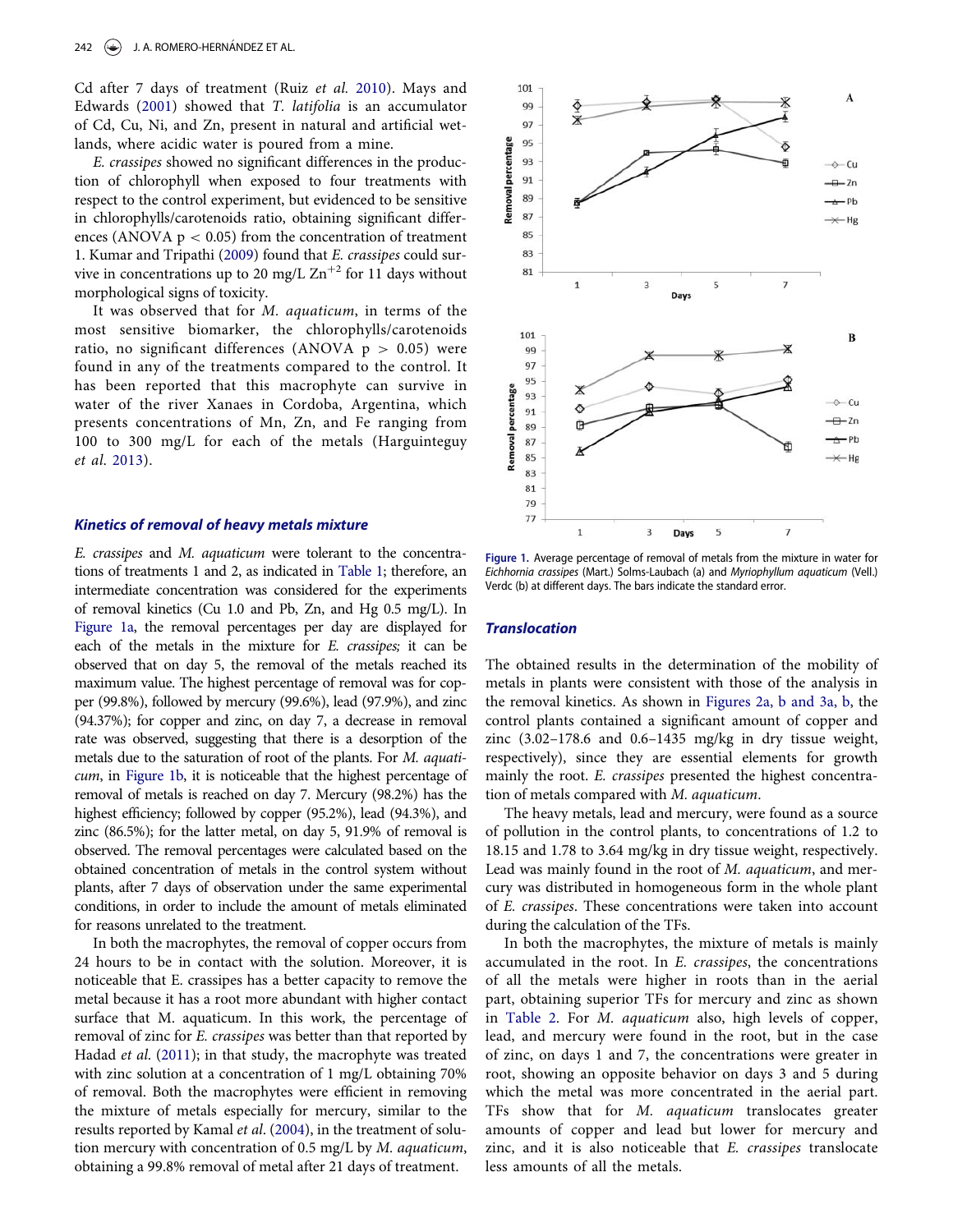<span id="page-5-0"></span>

Figure 2. Concentration of Cu (a) and Zn, Pb, and Hg (b) in Eichhornia crassipes (Mart.) Solms-Laubach biomass over time. The bars indicate the standard error.



<span id="page-5-1"></span>Figure 3. Concentration of Cu (a) and Zn, Pb, and Hg (b) in Myriophyllum aquaticum (Vell.) Verdc biomass over time. The bars indicate the standard error.

Table 2. Translocation factor from the root to the aerial part of metals in the macrophytes.

|       | <b>Translocation factor</b>                   |                                         |  |  |
|-------|-----------------------------------------------|-----------------------------------------|--|--|
| Metal | Eichhornia crassipes<br>(Mart.) Solms-Laubach | Myriophyllum aquaticum<br>(Vell.) Verdc |  |  |
| Cu    | 0.051                                         | 0.299                                   |  |  |
| Zn    | 0.272                                         | 0.253                                   |  |  |
| Pb    | 0.034                                         | 0.208                                   |  |  |
| Hq    | 0.455                                         | 0.260                                   |  |  |

#### Hyperaccumulation

In [Table 3](#page-5-1), a BCF> 1 was found for copper in both the aerial part and the roots of E. crassipes and M. aquaticum when the plants are exposed to a Cu concentration of 1.0 mg/L. In the roots, BCF values calculated for E. crassipes have the order of  $Cu > Pb > Hg > Zn$ , whereas in the aerial part, the obtained order was  $Cu > Hg > Zn > Pb$ . The BCF value of 0.2342 in the aerial part of E. crassipes for zinc is similar to that found by Hadad et al. [\(2011\)](#page-6-23), i.e., 0.275. However, the value found in the root (0.5552) is approximately eight times lower than that reported by the same authors (4.059). These differences may be due to the fact that they used a solution of a single heavy metal with twice a concentration as that of zinc (1.0 mg/L) compared with the solution used in this work (0.5 mg/L).

On the other hand, BCF values found for M. aquaticum have the order of  $Cu > Hg > Pb > Zn$  in both the root and the aerial part as shown in [Table 3](#page-5-1). The percentage of metals in the dry biomass has shown that the most retained heavy metal is copper, followed by zinc, lead and at the end mercury. Nevertheless, E. crassipes showed the highest capacity for retaining all the metals studied in the present work, as shown in [Table 4.](#page-6-25)

To consider a macrophyte as a hyperaccumulator, it must satisfy the following conditions: BCF  $\geq 1$  and TF  $\geq 1$  for the studied metal, and also a metal percentage in dry plant tissue  $\geq$ 0.1% (Baker and Brooks [1989;](#page-6-17) Llugany et al. [2007\)](#page-6-10). The results obtained in this work showed that both the macrophytes have TFs less than 1. The values of the BCF were 18.75 (Cu) and 4.1 (Pb) and 1.0 or less for Zn and Hg with E. crassipes and in the case of *M. aquaticum*, 8.67 (Cu), 2.0 (Pb) and 2.61 (Hg). Similar to the percentage of the metal in dry biomass, the obtained values are lesser than the recommended ones, except for mercury in E. crassipes. These data suggest that the macrophytes

Table 3. BCF of the mixture of heavy metals (Cu, Zn, Pb, and Hg) in the aerial and root parts of macrophytes.

|                                            |                     |              | <b>BCF</b>  |         |  |
|--------------------------------------------|---------------------|--------------|-------------|---------|--|
| Metal (mg/L)                               | Aerial part (mg/kg) | Root (mg/kg) | Aerial part | Root    |  |
| Eichhornia crassipes (Mart.) Solms-Laubach |                     |              |             |         |  |
| $Cu$ 1.0                                   | 46.74               | 490.68       | 1.3978      | 17.3574 |  |
| Zn 0.5                                     | 4.6003              | 16.9097      | 0.2342      | 0.5552  |  |
| Pb 0.5                                     | 1.0914              | 31.2175      | 0.2258      | 4.1935  |  |
| Hg 0.5                                     | 0.5834              | 1.2801       | 0.4214      | 0.5930  |  |
| Myriophyllum aquaticum (Vell.) Verdc       |                     |              |             |         |  |
| $Cu$ 1.0                                   | 47.475              | 158.45       | 1.1897      | 7.4886  |  |
| Zn 0.5                                     | 2.38                | 9.405        | 0.0347      | 0.2592  |  |
| Pb 0.5                                     | 4.83                | 23.115       | 0.1968      | 1.8031  |  |
| Hg 0.5                                     | 1.185               | 4.553        | 0.3175      | 2.3006  |  |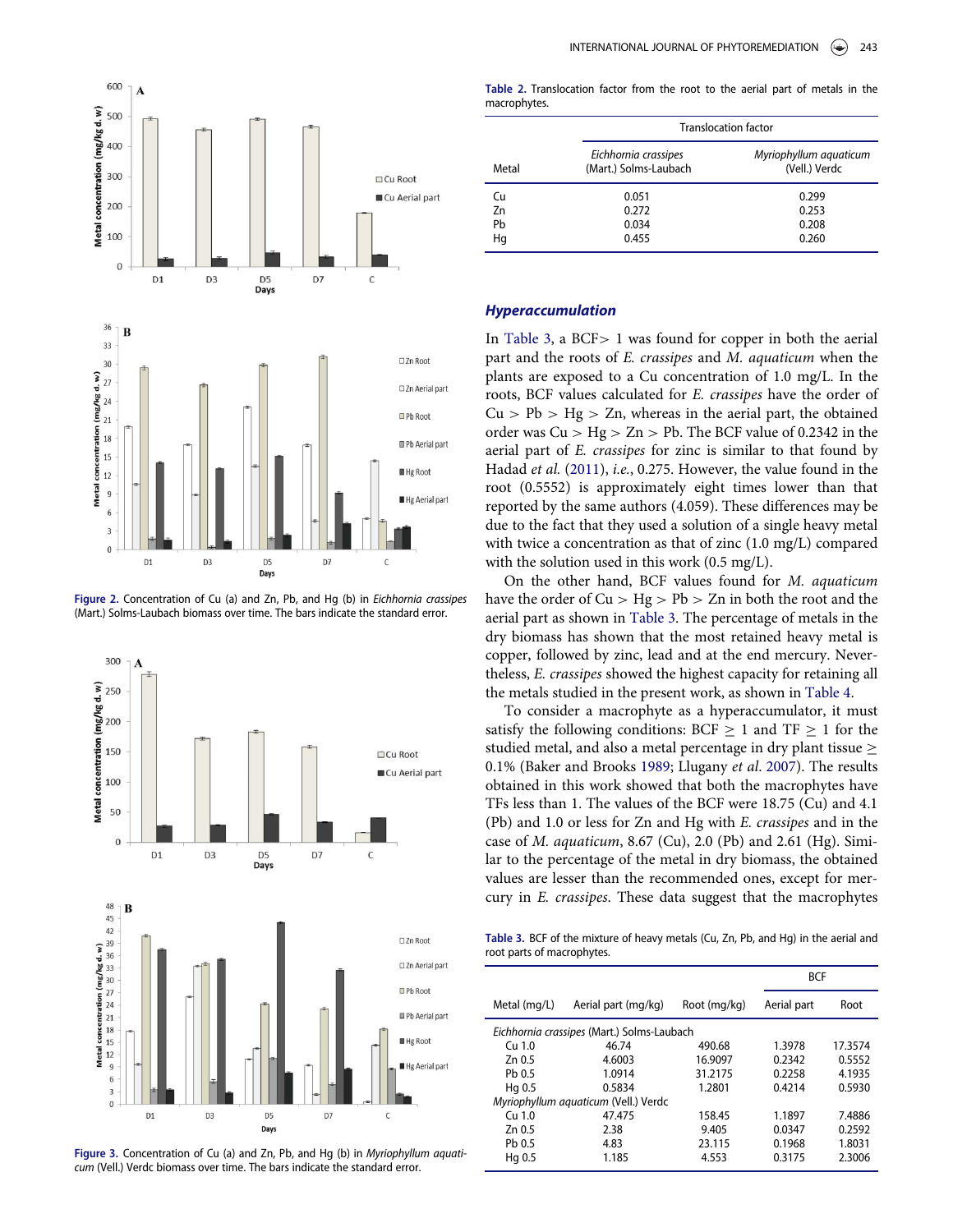<span id="page-6-25"></span><span id="page-6-8"></span>Table 4. Percentage of Cu, Zn, Pb, and Hg in dry tissue for macrophytes.

<span id="page-6-18"></span><span id="page-6-17"></span>

|       | % of metal in dry tissue                      |                                         |  |  |
|-------|-----------------------------------------------|-----------------------------------------|--|--|
| Metal | Eichhornia crassipes (Mart.)<br>Solms-Laubach | Myriophyllum aquaticum<br>(Vell.) Verdc |  |  |
| Cu    | 21.458                                        | 6.778                                   |  |  |
| Zn    | 0.672                                         | 0.387                                   |  |  |
| Pb    | 1.009                                         | 0.919                                   |  |  |
| Hq    | 0.058                                         | 0.188                                   |  |  |

<span id="page-6-15"></span><span id="page-6-9"></span><span id="page-6-5"></span><span id="page-6-4"></span>are not hyperaccumulators for the mixture of heavy metals proposed in the present work. Nevertheless, even with the relatively low values of the factors, these species of macrophytes could be considered as viable alternatives in the treatment of water polluted with this particular mixture of heavy metals.

## <span id="page-6-12"></span>**Conclusions**

<span id="page-6-23"></span><span id="page-6-7"></span><span id="page-6-6"></span>The macrophytes L. minor and T. latifolia are sensitive to the mixture of metals tested in this study, even to the lowest investigated concentration (0.5 Cu and 0.25 Zn, Pb, and Hg in mg/L). E. crassipes and M. aquaticum are tolerant to the mixture of metals at concentrations of 10 mg/L for Cu and 5 mg/L for Zn, Pb, and Hg, making these species good candidates for bioremediation of polluted water bodies that contain this particular mixture of heavy metals. E. crassipes shows higher removal capacity of heavy metals that M. aquaticum, probably for its larger surface contact. The percentage of remotion after 5 days of exposure for E. crassipes was 97.9%  $(\pm 3.5)$ , and for M. aquaticum, it was 94.9%  $(\pm 3.0)$ , starting with a concentration of 1 mg/L of Cu and 0.5 mg/L of the other metals.

<span id="page-6-24"></span><span id="page-6-22"></span><span id="page-6-19"></span><span id="page-6-0"></span>The macrophytes E. crassipes and M. aquaticum exposed to the mixture of metals Cu, Zn, Pb, and Hg present values <1 for the TF. Moreover, the percentage of metals in dry tissue is lower than 0.1%; for these reasons, these macrophytes cannot be considered as hyperaccumulators.

#### <span id="page-6-21"></span><span id="page-6-11"></span>Acknowledgments

<span id="page-6-10"></span>The authors are also grateful to Soil Laboratory of the Faculty of Geography of the Universidad Autónoma del Estado de México for some of the materials and instrumentation used during the development of this study.

## <span id="page-6-1"></span>Funding

<span id="page-6-20"></span>R. H. and J. A. acknowledge the doctoral scholarship from CONACyT.

#### <span id="page-6-3"></span>References

- Aguilar A, Perez R. 2008. La contaminación agrícola del agua en México: retos y perspectivas. Problemas del Desarrollo. Rev Lat Econ 39 (153):205–215.
- <span id="page-6-14"></span><span id="page-6-13"></span>Arenas A, Marcó L, Torres G. 2011. Evaluación de la planta Lemna como biorremediadora de aguas contaminadas con mercurio. Ava Cien Ing 2  $(3):1-11.$
- <span id="page-6-16"></span><span id="page-6-2"></span>Armendáriz, N., Aquino, M., Romero, L., Sánchez, M., Sobrino, A y Miranda, M. 2008. Evaluación de dos parámetros bioquímicos en tres macrófitas acuáticas expuestas a cobre. Polibot (26):149-158.
- Audet P, Charest C. 2007. Heavy metal phytoremediation from a metalanalytical perspective. Environ Pollut 147:231–237.
- Baker A, Brooks R. 1989. Terrestrial higher plants which hyperaccumulate metallic elements—a review of their distribution, ecology and phytochemistry. Biorecovery 1:81–126.
- Basile A, Sorbo S, Conte B, Castaldo R, Trinchella F, Capasso C, Carginale V. 2012. Toxicity, accumulation, and removal of heavy metals by three aquatic macrophytes. Int J Phytoremed 14:374–387.
- Cañizares R. 2000. Biosorción de metales pesados mediante el uso de biomasa microbiana. Rev Lati de Microbiol 42:131–143.
- Comisión Nacional del Agua. 2007. Estadísticas del Agua en México. Mexico: Secretaria de Medio Ambiente y Recursos Naturales.
- De Olivera L. 2004. Heavy metal biosorption by chitin and chitosin isolated from Cunninghamella elegans (IFM 46109). Brazilian J Microbiol 35:243–247.
- EPA (United States Environmental Protection Agency). 1997. Protecting coastal waters from nonpoint source pollution. Washington (DC): U.S. Environmental Protection Agency. 841-F-96-004E.
- Fawzy M, Badr N, Khatib A, Kassem A. 2012. Heavy metal biomonitoring and phytoremediation potentialities of aquatic macrophytes in River Nile. Environ Monit Assess 184:1753–1771.
- Guangyu Y and Thiruvenkatachari V. 2003. Heavy-metal removal from aqueous solution by fungus Mucor rouxii. Water Res 37(18):4486– 4496.
- Guo H, Luo S, Chen L, Xiao X, Xi Q, Wei W, Zeng G, Liu C, Wan Y, Chen J, He Y. 2010. Bioremediation of heavy metals by growing hyperaccumulator endophytic bacterium Bacillus sp. L14 Bioresour Tecnol 101:8599–8605.
- Hadad H, Maine M, Mufarreg M, Del Sastre M, Di Luca G. 2011. Bioaccumulation kinetics and toxic effects of Cr, Ni and Zn on Eichhornia crassipes. J Hazard Mater 190:1016–1022.
- Harguinteguy C, Schreiber R, Pignata M. 2013. Myriophyllum aquaticum as a biomonitor of water heavy metal input related to agricultural activities in the Xanaes River (Córdoba, Argentina). Ecol Indic 27:8–16.
- Jadia D, Fulekar M. 2009. Phytoremediation of heavy metals: recent techniques. African J Biotechnol 8(6):921–928.
- Kamal M, Ghaly A, Mahmoud N, Coté R. 2004. Phytoaccumulation of heavy metals by aquatic plants. Environ Int 29:1029–1039.
- Keith C, Borazjani H, Diehl S, Prewitt M, Su Y, Han F, Baldwin B. 2007. Aquatic Phytoremediation of CCA and Copper Contaminated Water. Poster session of 37th Annual Mississipi Water Resources Conference, USA.
- Kumar V, Rani A, Kumar S, Tripathi B. 2008. Heavy metal pollution induced due ti coal mining effluent on surrounding aquatic ecosystem and its management through naturally occurring aquatic macrophytes. Bioresour Technol 99:930–936.
- Kumar V, Tripathi B. 2009. Accumulation of chromium and zinc from aqueous solutions using water hyacinth (Eichhornia crassipes). J Hazard Mater 164:1059–106.
- Llugany M, Tolrá R, Poschnriedes C, Barceló J. 2007. Hiperacumulación de Metales: una ventaja para la planta y para el hombre? Ecosistemas 2:1– 6.
- Márquez A, Senior W, Fermin I, Martínez G, Castañeda J, González A. 2008. Cuantificacion de las concentraciones de metales pesados en tejidos de peces y crustáceos de la laguna de Unare, Estado Anzátegui, Venezuela. Revista Científica 18(1):73-86.
- Mays PA, Edwards GS. 2001. Comparison of heavy metal accumulation in a natural wetland and constructed wetlands receiving acid mine drainage. Ecol Eng 16:487–500.
- Meers E, Slycken S, Adriaensen K, Ruttens A, Vangronsveld J, Laing G, Witters N, Thewys T, Tack F. 2010. The use of bio-energy crops for phytoremediation of metal enriched soils in the campine region. Commun Agric Appl Biol Sci 73(1):19–22.
- Murashige T, Skoog F. 1962. A revised medium for rapid growth and bioassay with tobacco tissue culture. Physiol Plantarum 15 (3):473–497.
- Núñez RA, Meas Y, Ortega R, Olguín E. 2004. Fitorremediación: fundamentos y aplicaciones. Ciencia 55(3):69–82.
- Olivares E, Peña E. 2009. Bioconcentración de elementos minerales en Amaranthus dubius (bledo, pira), creciendo silvestre en cultivos del